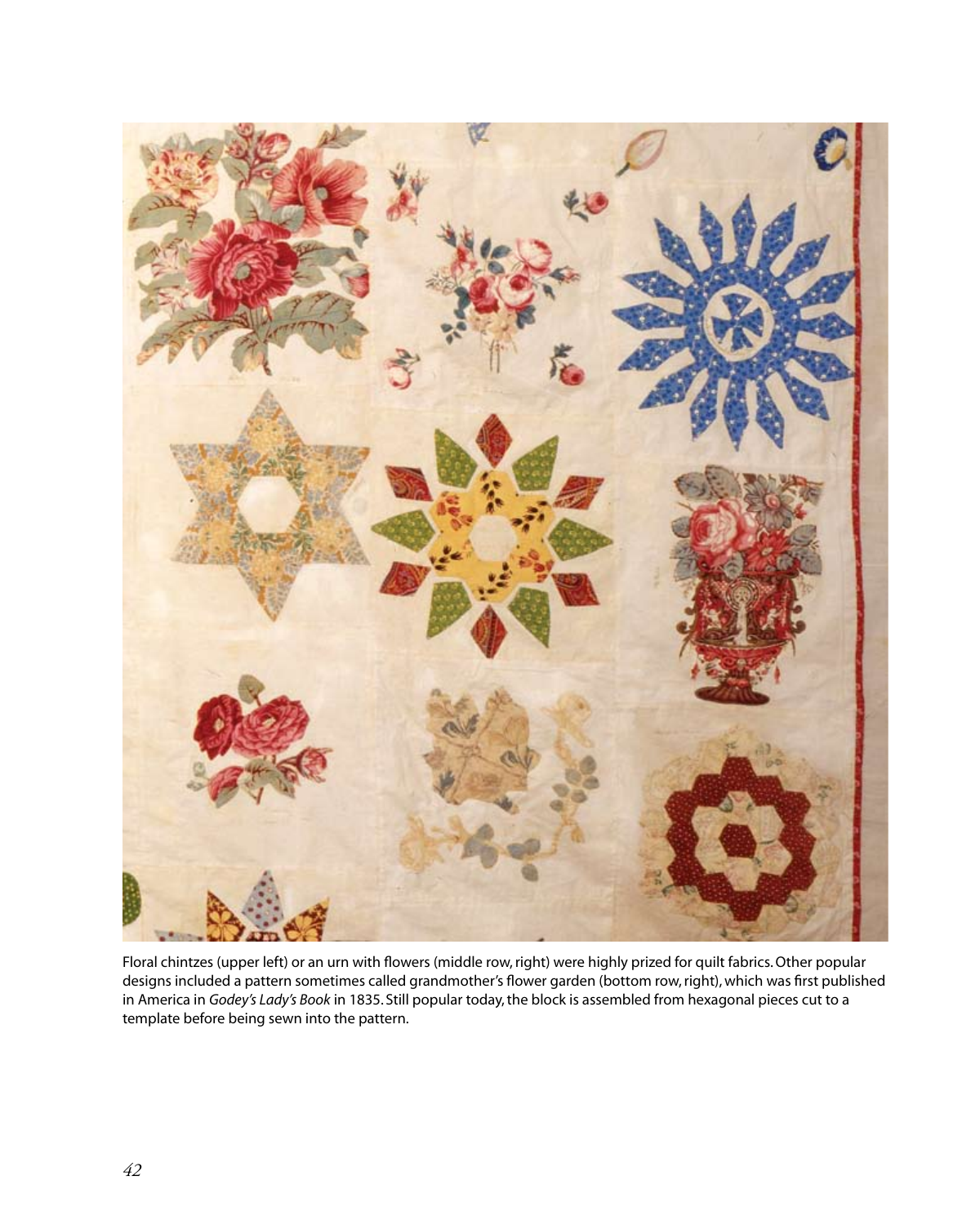# *Chapter Three*

# **"For My Dear Mrs. Solomons"—Kinship and Friendship Stitched into a Quilt**

 $\prod_{\text{to S}}$ n the early 1850s, Charlotte Joseph's sister Eleanor Solomons moved from Georgetown, South Carolina, to Savannah, Georgia, to be near two of her sons, Lizar Solomons and Abraham Alexander (called A.A.) Solomons. Eleanor would live with A.A. and his wife, Cecilia. On the occasion of this move, Charlotte Joseph orchestrated the making of an album quilt, a striking example of the sewing arts and fancywork of the period.

The quilt is notable for several reasons—it is beautiful and wellpreserved, shows a high level of needlework skill, and is a material document of the social network to which Eleanor Solomons belonged. Most of the sewers lived in South Carolina or Georgia, but cousins from as far away as New York also contributed their needlework. Inscriptions, inked in black by Eleanor, identify the makers of the quilt's sixtythree blocks.

One of the special pleasures of my research was finding among Harry Alexander's papers, a letter that identified the sewers of the blocks, which he used as the basis for the list he published in his book. Using Harry's published list and this letter, I was able to identify almost all

of the sewers of the individual blocks by name, location and nature of relationship to Eleanor. (See pages 44-46 for the key to Eleanor's inscriptions and brief descriptions of the blocks.)

Family and friends, women and girls, Jews and gentiles, sewed the blocks, which then were stitched together. The overall pattern is a checkerboard. Floral chintz prints alternate with geometric patterns in calico, first pieced or sewn together, then stitched onto a white muslin background. Some of the designs are trimmed with crocheted braid, some with embroidery.

Among the blocks is one sewn by Rebecca Isaiah Moses—a seven-point red star of calico (Block #13). Two of Rebecca's daughters, Cecilia and Leonora, also contributed blocks made of calico to the quilt.

The quilt's centerpiece, with peacock and eagles, is signed by "C," who likely is Charlotte Joseph herself. Eleanor's sixyear-old granddaughter Cecilia Solomons, daughter of Lizar and Perla, made one block. Rinah, the black woman who nursed Eleanor's children sewed another, testimony to the inextricable bonds of affection and servitude that sometimes coexisted in the antebellum South.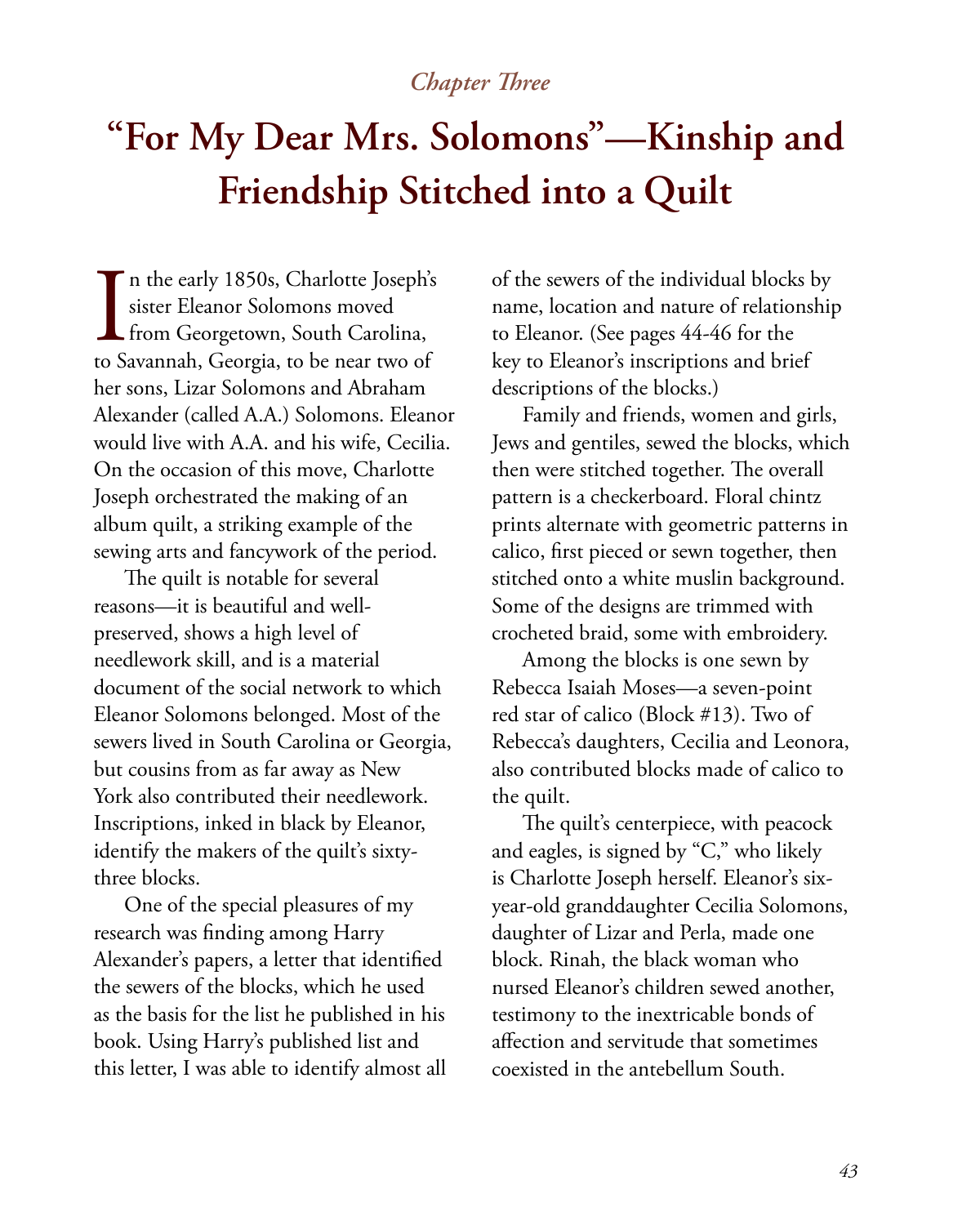### **OLD FAMILY THINGS: AN AFFECTIONATE LOOK BACK**



#### **Quilt Inscriptions**

*Key to inscriptions, from L to R, top to bottom:*

- 1. From Mary O Conel, Savannah 1855. Friend. Victorian vogue for cut-paper design.
- 2. Aunt Eleanor from Sarah Maria 1853 Niece, possibly Sarah Joseph. Floral chintz.
- 3. Leonora, July 22, 1853. Kin. Leonora Moses Rosenfeld, daughter of Rebecca Isaiah Moses and wife of Rev. Jacob Rosenfeld. Two interlocking hearts. See blocks #13 and #51.
- 4. Frances A. George. Friend. Large floral chintz.
- 5. To Mrs. Solomons from her friend, C. F. Hayden, Savannah.
- 6. Mary Ehney, May 2, 1853. Friend. Name crossstitched with heart.
- 7. To 'Grandma' from Cecilia 6 years old. Granddaughter Cecilia Sheftall Solomons, adopted daughter of Lizar and Perla Sheftall Solomons. See block #28.
- 8. Julia Emanuel, Poughkeepsie, New York. Cousin. Design called "Hexagon Patchwork" was published in Godey's Lady's Book in 1835. See blocks #54 and #55.
- 9. Mrs. Catherine Abrams, Feb. 14, 1853.Cousin.
- 10. Emily Oppenheim to Mrs. E. I. Solomons. Cousin. See blocks #17 and #45 for same fabric.
- 11. From a Friend. Two small-pattern calicos, each outlined in gold trim.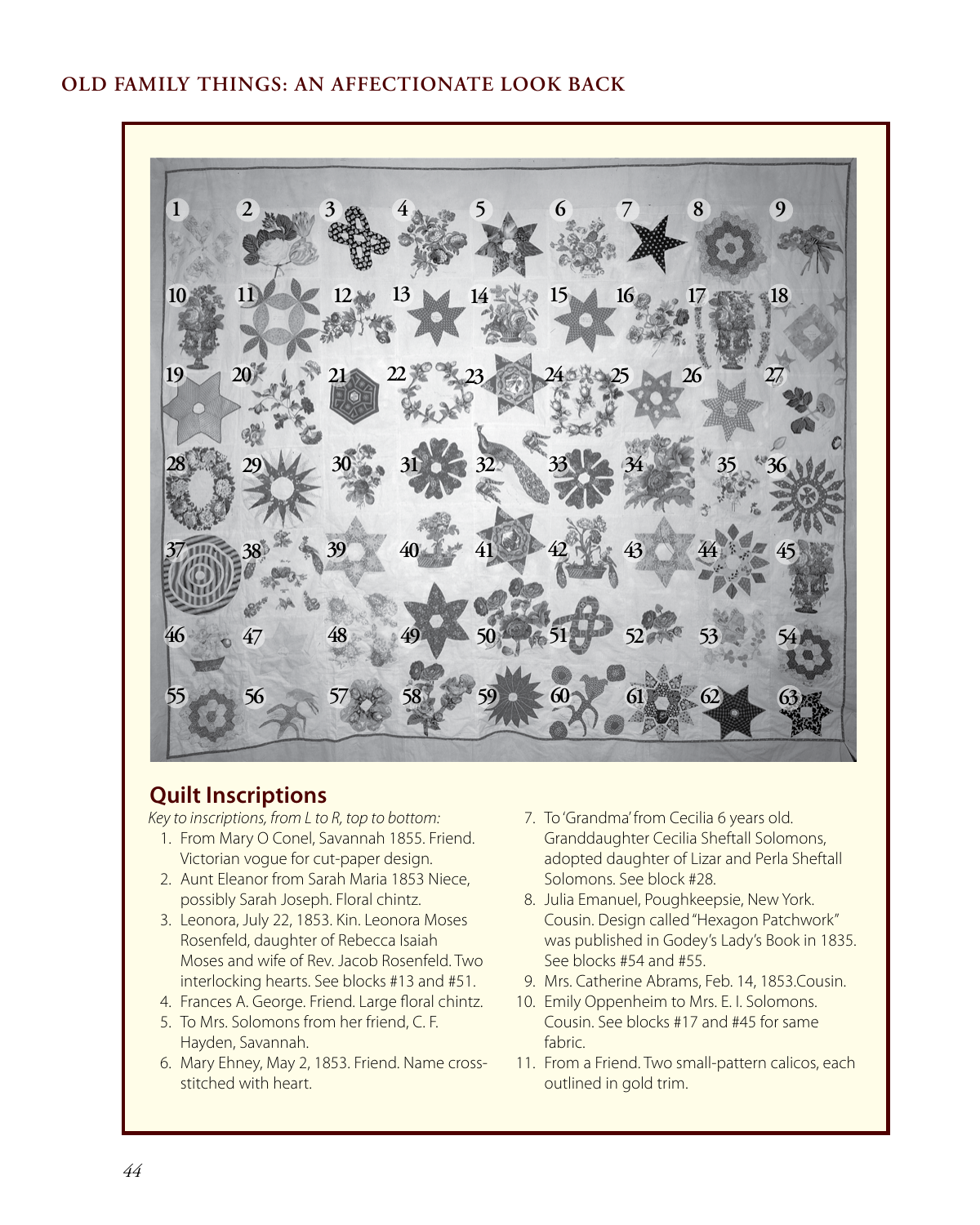- 12. Cousin Eleanor from Kate. Cousin.
- 13. To Mrs. Solomons from Rebecca. Kin. Rebecca Isaiah Moses, mother of Leonora Rosenfeld and of Eleanor's daughter-in-law, Cecilia. See blocks #3, #51, and #59.
- 14. Sarah G. Oppenheim to Mrs. E. I. Solomons. Cousin.
- 15. To my dear Mrs. Solomons from her friend Clara M. Friend.
- 16. Rachel Cohen. Friend. Probably a member of the Cohen family which, like the Solomons, moved from Georgetown, S.C., to Savannah around 1840. See blocks #24 and #47.
- 17. From Caroline Schlviarin [or Schwerin] to Mrs. E. I. Solomons. Friend. Over-sized block with large floral bouquet in urn. See similar blocks #10 and #45.
- 18. Isabel Nones, New York, Dec. 25th, 1852. Cousin.
- 19. C. Benjamin. Friend.
- 20. From Rebecca Simpson, Sept. 18. Cousin. Slender stems on sprigs demonstrate exceptional needleworking skill.
- 21. Caroline Belitzer. Friend. Name embroidered in red in center.
- 22. To Mother from Zip M. Solomons 1853. Daughter-in-law and niece. Zipporah Molsey Solomons, daughter of Eleanor's sister Molsey Solomons, married Eleanor's son Joseph in 1848. Zip and Joe were also related through their fathers: Zip's father, Sampson Solomons, was cousin to Joe's father, Israel Solomons.
- 23. Miriam Moses. Cousin who was also the sister-in-law of Rebecca Isaiah Moses. See blocks #13 and #48.
- 24. R. B. B. Cohen. Friend. See blocks #16 and #47.
- 25. My servant Rinah. This seven-pointed calico star is a rare example of an album quilt block sewn by a bondswoman for her mistress. See page 55.
- 26. To my friend Mrs. Solomons from Frances M [illegible]. Friend.
- 27. For Grandmother Eleanor from Kate Abrams, August 1853. Granddaughter.
- 28. For Mother from Perla. Daughter-in-law Perla

Sheftall Solomons, wife of Eleanor's son Lizar and mother of Cecilia Sheftall Solomons. See block #7.

- 29. 'Home is not home without Thee' Ann Wendell Evans, Dec. 25th, 1852. Friend.
- 30. Ophelia L. Abbott. Friend.
- 31. Rachel Tris, Dec. 24th, 1852. Cousin. Cut-paper hearts joined at base in circular ring. See matching block #33.
- 32. For Mrs. Solomons from her friend C September 1853. Likely from sister Charlotte Joseph, referred to in the family as "Aunt C." Center block of quilt, peacock with two eagles.
- 33. Abby Tris, Dec. 24, 1852. Cousin of Eleanor, sister of Rachel Tris. See matching block #31.
- 34. For Eleanor from Sally. Friend.
- 35. For Aunt Solomons from Henrietta S [illegible] September 1853. Niece. Henrietta Simpson Emanuel.
- 36. From her affectionate & true friend Caroline Triest, Mrs. Solomons. Cousin.
- 37. To Mrs. Solomons from Anistree Simpson, Sep. 20th, 1853. Cousin.
- 38. Rebecca Wingos, March 3rd, 1853. Floral chintz sprays, with two flanking small peacocks. See similar block #42.
- 39. Miriam Moses. Cousin. See block #23.
- 40. Matilda Oppenheim to Mrs. E. I. Solomons. Cousin. Pattern similar to block #42.
- 41. Mrs. H. Davis. Friend. Pattern same as block #23.
- 42. From Sarah to Mother. Daughter. Elements of pattern similar to elements in blocks #40 and #38.
- 43. Mrs. H. Davis. Friend. Same as block #39. See pairing of Miriam Moses and Mrs. H. Davis in blocks #23 and #41.
- 44. Mrs. Solomons from Mrs. De Witt. Friend. Then popular color combination of red, green, and yellow soon went out of style.
- 45. R. Suares. Friend. Urn same as in blocks #10 and #17.
- 46. [No Name]
- 47. E. Cohen, Savannah, Georgia, July 1st, 1852. Friend. For other Cohens, see blocks #16 and #24.
- 48. Rebecca 1854. Kin. See block #13.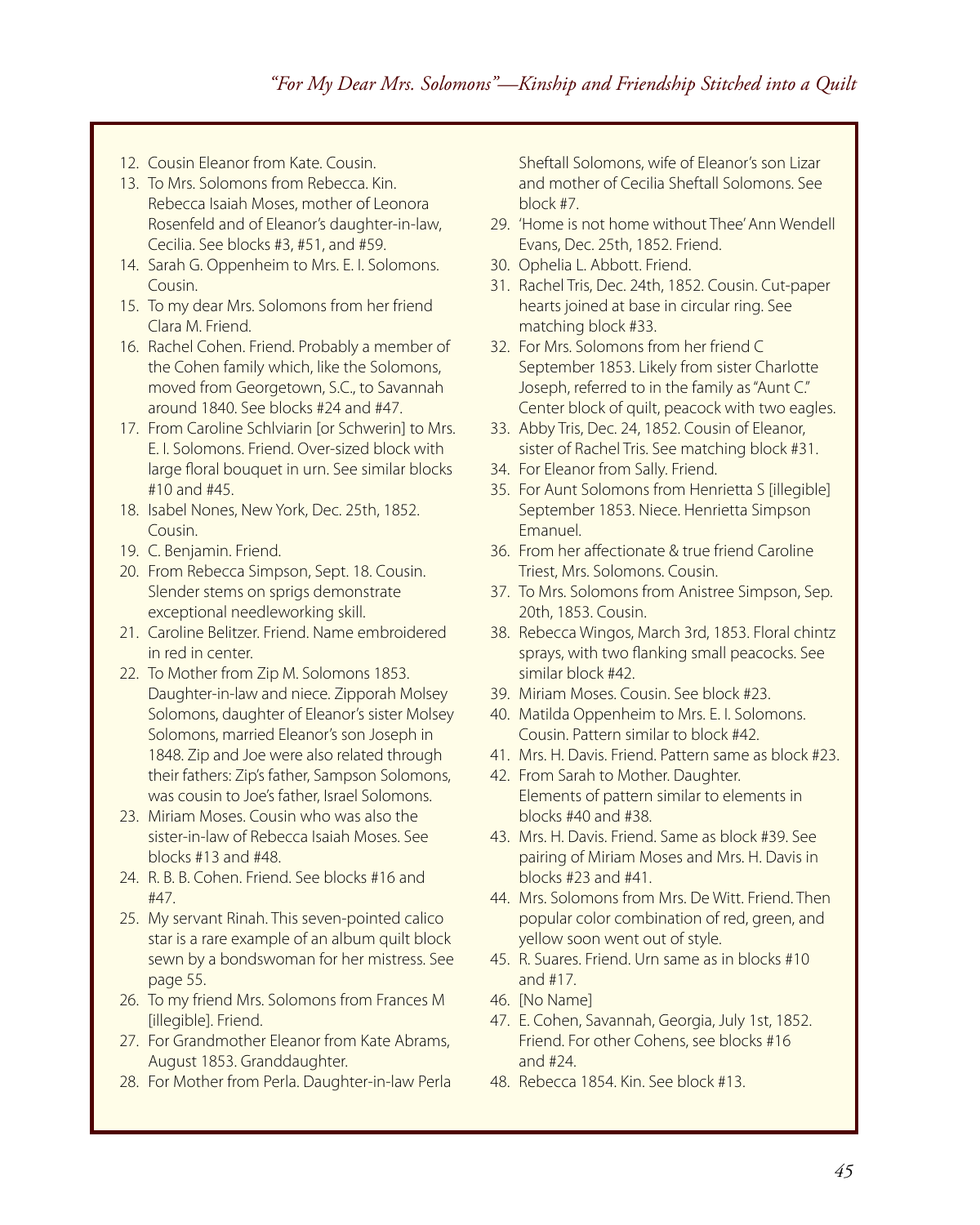# **OLD FAMILY THINGS: AN AFFECTIONATE LOOK BACK**

- 49. Anna Davis Nov. 4 1851. Friend.
- 50. To Aunt Eleanor from Henrietta, September 1853. Niece. Henrietta Abra(ha)ms Joseph.
- 51. From Leonore R. Sept., 1853. Kin. Leonora Moses Rosenfeld. Pattern is mirror image of block #3.
- 52. To Aunt Eleanor from Molcey, September 1853. Niece. May be the same as daughter-in-law Zip Molcey Solomons who made block #22.
- 53. With the humble regards of Lucy, Savannah, January, 1853. Friend.
- 54. Marion Nones, New York. Cousin. Marion Emanuel Nones. "Hexagon Patchwork" pattern same as blocks #55 and #8—also by an "Emanuel"—but different fabrics. Inked inscription at top.
- 55. [No name] "Hexagon Patchwork"pattern same as blocks #8 and #54 but different fabrics.
- 56. Mina Sheur to her much respected and esteemed friend Eleanor Solomons. Friend.
- 57. To a friend from Cecile Feb. 2, 1852. Friend.
- 58. To Aunt Eleanor from Josephine September 1853. Niece.
- 59. To Mother from Cecilia, February 3, 1853. Daughter-in-law Cecilia Moses Solomons, wife of Eleanor's son Abraham Alexander Solomons; also daughter of Rebecca Isaiah Moses. See blocks #13 and #48. An excellent needleworker, Cecilia made a white baby cap for her sister Sarah's children, used by each in turn when a newborn.
- 60. For Aunt Eleanor from E. F. Abrams, August 17th 1853. Niece. Free-form red calico tulip on bright green stem similiar to stem pattern in block #56.
- 61. Mrs. Solomons from Mrs. Philip. Friend. Similar pattern design to block #44 except all outer circle shapes are crystals; different calicos.
- 62. To Cousin E. from S. A. Bery. Cousin.
- 63. [No name]